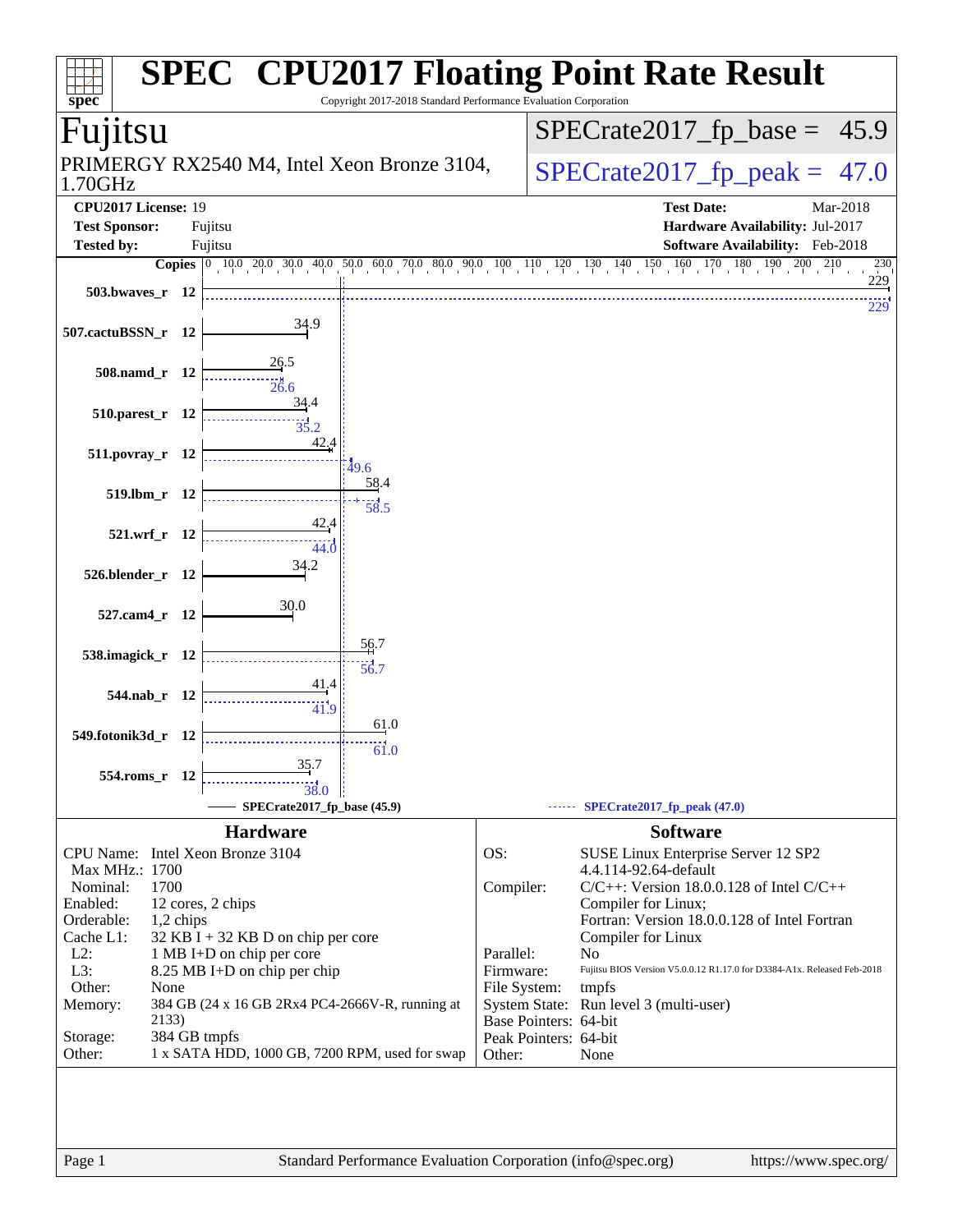Copyright 2017-2018 Standard Performance Evaluation Corporation

#### Fujitsu

#### 1.70GHz PRIMERGY RX2540 M4, Intel Xeon Bronze 3104,  $\big|$  SPECrate 2017 fp peak = 47.0

 $SPECTate2017_fp\_base = 45.9$ 

**[CPU2017 License:](http://www.spec.org/auto/cpu2017/Docs/result-fields.html#CPU2017License)** 19 **[Test Date:](http://www.spec.org/auto/cpu2017/Docs/result-fields.html#TestDate)** Mar-2018 **[Test Sponsor:](http://www.spec.org/auto/cpu2017/Docs/result-fields.html#TestSponsor)** Fujitsu **[Hardware Availability:](http://www.spec.org/auto/cpu2017/Docs/result-fields.html#HardwareAvailability)** Jul-2017 **[Tested by:](http://www.spec.org/auto/cpu2017/Docs/result-fields.html#Testedby)** Fujitsu **Fugital Example 2018 [Software Availability:](http://www.spec.org/auto/cpu2017/Docs/result-fields.html#SoftwareAvailability)** Feb-2018

#### **[Results Table](http://www.spec.org/auto/cpu2017/Docs/result-fields.html#ResultsTable)**

|                          | <b>Base</b>   |                |       |                |       | <b>Peak</b>    |            |               |                |              |                |              |                |              |
|--------------------------|---------------|----------------|-------|----------------|-------|----------------|------------|---------------|----------------|--------------|----------------|--------------|----------------|--------------|
| <b>Benchmark</b>         | <b>Copies</b> | <b>Seconds</b> | Ratio | <b>Seconds</b> | Ratio | <b>Seconds</b> | Ratio      | <b>Copies</b> | <b>Seconds</b> | <b>Ratio</b> | <b>Seconds</b> | <b>Ratio</b> | <b>Seconds</b> | <b>Ratio</b> |
| 503.bwayes_r             | 12            | 526            | 229   | 527            | 228   | 526            | <u>229</u> | 12            | 525            | 229          | 526            | 229          | 526            | 229          |
| 507.cactuBSSN r          | 12            | 436            | 34.9  | 437            | 34.7  | 436            | 34.9       | 12            | 436            | 34.9         | 437            | 34.7         | 436            | 34.9         |
| $508$ .namd $r$          | 12            | 430            | 26.5  | 434            | 26.2  | 429            | 26.6       | 12            | 438            | 26.0         | 428            | 26.6         | 428            | 26.6         |
| 510.parest_r             | 12            | 913            | 34.4  | 909            | 34.5  | 914            | 34.3       | 12            | 890            | 35.3         | 898            | 35.0         | 891            | 35.2         |
| 511.povray_r             | 12            | 661            | 42.4  | 650            | 43.1  | 664            | 42.2       | 12            | 565            | 49.6         | 565            | 49.6         | 569            | 49.3         |
| 519.lbm r                | 12            | 217            | 58.4  | 217            | 58.4  | 216            | 58.5       | 12            | 216            | 58.7         | 216            | 58.5         | 247            | 51.3         |
| $521$ .wrf r             | 12            | 638            | 42.1  | 635            | 42.4  | 634            | 42.4       | 12            | 610            | 44.1         | 612            | 44.0         | 615            | 43.7         |
| 526.blender r            | 12            | 534            | 34.2  | 534            | 34.2  | 535            | 34.2       | 12            | 534            | 34.2         | 534            | 34.2         | 535            | 34.2         |
| 527.cam4_r               | 12            | 699            | 30.0  | 699            | 30.0  | 700            | 30.0       | 12            | 699            | 30.0         | 699            | 30.0         | 700            | 30.0         |
| 538.imagick_r            | 12            | 526            | 56.7  | 526            | 56.7  | 541            | 55.2       | 12            | 527            | 56.7         | 526            | 56.7         | 526            | 56.7         |
| $544$ .nab r             | 12            | 488            | 41.4  | 487            | 41.4  | 488            | 41.4       | 12            | 482            | 41.9         | 482            | 41.9         | 483            | 41.8         |
| 549.fotonik3d r          | 12            | 766            | 61.0  | 766            | 61.0  | 767            | 61.0       | 12            | 767            | 61.0         | 768            | 60.9         | 766            | 61.1         |
| 554.roms r               | 12            | 534            | 35.7  | 536            | 35.6  | 531            | 35.9       | 12            | 502            | 38.0         | 498            | 38.3         | 502            | 38.0         |
| $SPECrate2017$ fp base = |               |                | 45.9  |                |       |                |            |               |                |              |                |              |                |              |

**[SPECrate2017\\_fp\\_peak =](http://www.spec.org/auto/cpu2017/Docs/result-fields.html#SPECrate2017fppeak) 47.0**

Results appear in the [order in which they were run.](http://www.spec.org/auto/cpu2017/Docs/result-fields.html#RunOrder) Bold underlined text [indicates a median measurement.](http://www.spec.org/auto/cpu2017/Docs/result-fields.html#Median)

#### **[Submit Notes](http://www.spec.org/auto/cpu2017/Docs/result-fields.html#SubmitNotes)**

 The numactl mechanism was used to bind copies to processors. The config file option 'submit' was used to generate numactl commands to bind each copy to a specific processor. For details, please see the config file.

### **[Operating System Notes](http://www.spec.org/auto/cpu2017/Docs/result-fields.html#OperatingSystemNotes)**

 Stack size set to unlimited using "ulimit -s unlimited" Set Kernel Boot Parameter: nohz\_full=1-11 Set CPU frequency governor to maximum performance with: cpupower -c all frequency-set -g performance Set tmpfs filesystem with: mkdir /home/memory mount -t tmpfs -o size=384g,rw tmpfs /home/memory Process tuning settings: cpu idle state set with: cpupower idle-set -d 1

### **[General Notes](http://www.spec.org/auto/cpu2017/Docs/result-fields.html#GeneralNotes)**

Environment variables set by runcpu before the start of the run: LD\_LIBRARY\_PATH = "/home/memory/speccpu/lib/ia32:/home/memory/speccpu/lib/intel64" LD\_LIBRARY\_PATH = "\$LD\_LIBRARY\_PATH:/home/memory/speccpu/je5.0.1-32:/home/memory/speccpu/je5.0.1-64"

**(Continued on next page)**

Page 2 Standard Performance Evaluation Corporation [\(info@spec.org\)](mailto:info@spec.org) <https://www.spec.org/>

**[spec](http://www.spec.org/)**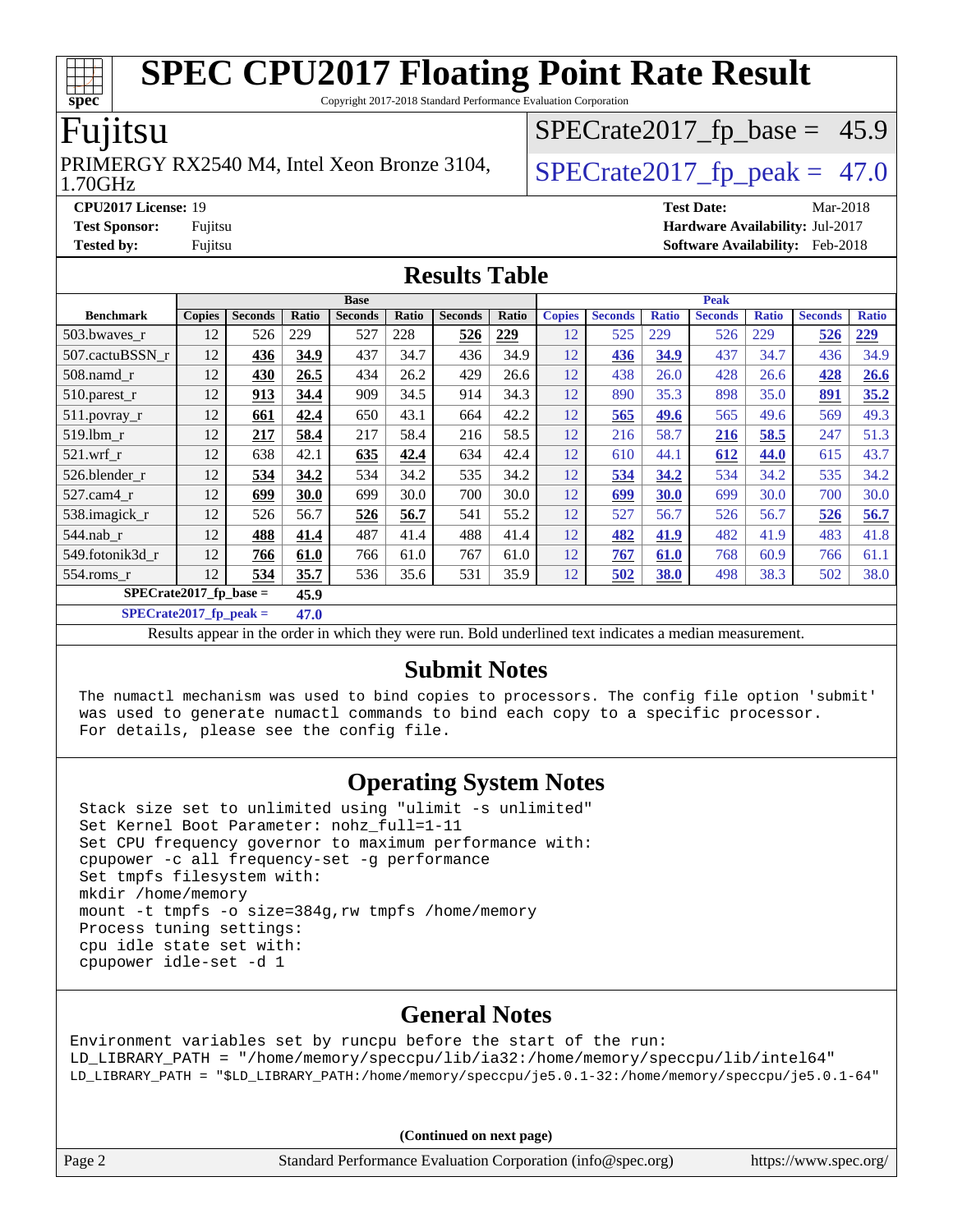Copyright 2017-2018 Standard Performance Evaluation Corporation

### `untsu

**[spec](http://www.spec.org/)**

1.70GHz PRIMERGY RX2540 M4, Intel Xeon Bronze 3104,  $\big|$  SPECrate 2017 fp peak = 47.0

 $SPECTate2017_fp\_base = 45.9$ 

**[CPU2017 License:](http://www.spec.org/auto/cpu2017/Docs/result-fields.html#CPU2017License)** 19 **[Test Date:](http://www.spec.org/auto/cpu2017/Docs/result-fields.html#TestDate)** Mar-2018 **[Test Sponsor:](http://www.spec.org/auto/cpu2017/Docs/result-fields.html#TestSponsor)** Fujitsu **[Hardware Availability:](http://www.spec.org/auto/cpu2017/Docs/result-fields.html#HardwareAvailability)** Jul-2017 **[Tested by:](http://www.spec.org/auto/cpu2017/Docs/result-fields.html#Testedby)** Fujitsu **[Software Availability:](http://www.spec.org/auto/cpu2017/Docs/result-fields.html#SoftwareAvailability)** Feb-2018

#### **[General Notes \(Continued\)](http://www.spec.org/auto/cpu2017/Docs/result-fields.html#GeneralNotes)**

 Binaries compiled on a system with 1x Intel Core i7-4790 CPU + 32GB RAM memory using Redhat Enterprise Linux 7.4 Transparent Huge Pages enabled by default Prior to runcpu invocation Filesystem page cache synced and cleared with: sync; echo 3 > /proc/sys/vm/drop\_caches runcpu command invoked through numactl i.e.: numactl --interleave=all runcpu <etc>

Yes: The test sponsor attests, as of date of publication, that CVE-2017-5754 (Meltdown) is mitigated in the system as tested and documented. Yes: The test sponsor attests, as of date of publication, that CVE-2017-5753 (Spectre variant 1) is mitigated in the system as tested and documented. Yes: The test sponsor attests, as of date of publication, that CVE-2017-5715 (Spectre variant 2) is mitigated in the system as tested and documented.

#### **[Platform Notes](http://www.spec.org/auto/cpu2017/Docs/result-fields.html#PlatformNotes)**

 BIOS configuration: DCU Streamer Prefetcher = Disabled Override OS Energy Performance = Enabled Energy Performance = Performance Package C State limit = C0 LLC Dead Line Alloc = Disabled Stale AtoS = Enabled Sub NUMA Clustering = Disabled IMC Interleaving = 2-way Fan Control = Full Sysinfo program /home/memory/speccpu/bin/sysinfo Rev: r5797 of 2017-06-14 96c45e4568ad54c135fd618bcc091c0f running on linux-RX2540M4 Fri Mar 23 00:23:43 2018 SUT (System Under Test) info as seen by some common utilities. For more information on this section, see <https://www.spec.org/cpu2017/Docs/config.html#sysinfo> From /proc/cpuinfo model name : Intel(R) Xeon(R) Bronze 3104 CPU @ 1.70GHz 2 "physical id"s (chips) 12 "processors" cores, siblings (Caution: counting these is hw and system dependent. The following excerpts from /proc/cpuinfo might not be reliable. Use with caution.) cpu cores : 6 siblings : 6 physical 0: cores 0 1 2 3 4 5 physical 1: cores 0 1 2 3 4 5

**(Continued on next page)**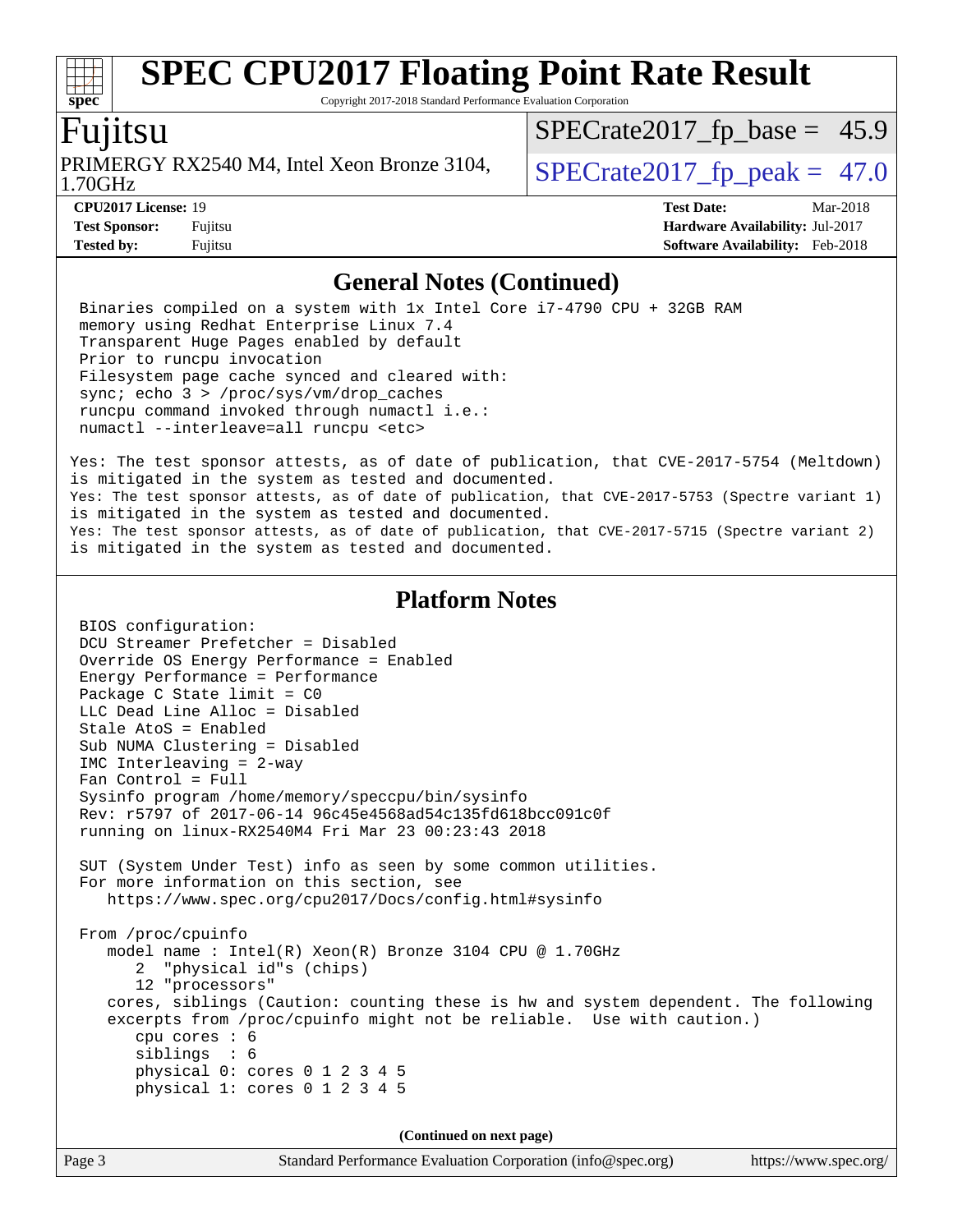Copyright 2017-2018 Standard Performance Evaluation Corporation

## Fujitsu

**[spec](http://www.spec.org/)**

 $\pm$ 

1.70GHz PRIMERGY RX2540 M4, Intel Xeon Bronze 3104,  $\big|$  SPECrate 2017 fp peak = 47.0

[SPECrate2017\\_fp\\_base =](http://www.spec.org/auto/cpu2017/Docs/result-fields.html#SPECrate2017fpbase) 45.9

**[CPU2017 License:](http://www.spec.org/auto/cpu2017/Docs/result-fields.html#CPU2017License)** 19 **[Test Date:](http://www.spec.org/auto/cpu2017/Docs/result-fields.html#TestDate)** Mar-2018 **[Test Sponsor:](http://www.spec.org/auto/cpu2017/Docs/result-fields.html#TestSponsor)** Fujitsu **[Hardware Availability:](http://www.spec.org/auto/cpu2017/Docs/result-fields.html#HardwareAvailability)** Jul-2017 **[Tested by:](http://www.spec.org/auto/cpu2017/Docs/result-fields.html#Testedby)** Fujitsu **Fugital Example 2018 [Software Availability:](http://www.spec.org/auto/cpu2017/Docs/result-fields.html#SoftwareAvailability)** Feb-2018

#### **[Platform Notes \(Continued\)](http://www.spec.org/auto/cpu2017/Docs/result-fields.html#PlatformNotes)**

| From 1scpu:                                                                                                                                                          |                                                                                      |  |  |  |  |
|----------------------------------------------------------------------------------------------------------------------------------------------------------------------|--------------------------------------------------------------------------------------|--|--|--|--|
| Architecture:                                                                                                                                                        | x86_64                                                                               |  |  |  |  |
| $CPU$ op-mode( $s$ ):                                                                                                                                                | 32-bit, 64-bit                                                                       |  |  |  |  |
|                                                                                                                                                                      | Little Endian                                                                        |  |  |  |  |
| Byte Order:                                                                                                                                                          |                                                                                      |  |  |  |  |
| CPU(s):                                                                                                                                                              | 12                                                                                   |  |  |  |  |
| On-line $CPU(s)$ list:                                                                                                                                               | $0 - 11$                                                                             |  |  |  |  |
| Thread(s) per core:                                                                                                                                                  | $\mathbf{1}$                                                                         |  |  |  |  |
| $Core(s)$ per socket:                                                                                                                                                | 6                                                                                    |  |  |  |  |
| Socket(s):                                                                                                                                                           | $\overline{a}$                                                                       |  |  |  |  |
| NUMA node(s):                                                                                                                                                        | 2                                                                                    |  |  |  |  |
| Vendor ID:                                                                                                                                                           | GenuineIntel                                                                         |  |  |  |  |
| CPU family:                                                                                                                                                          | 6                                                                                    |  |  |  |  |
| Model:                                                                                                                                                               | 85                                                                                   |  |  |  |  |
| Model name:                                                                                                                                                          | $Intel(R) Xeon(R) Bronze 3104 CPU @ 1.70GHz$                                         |  |  |  |  |
| Stepping:                                                                                                                                                            | 4                                                                                    |  |  |  |  |
| CPU MHz:                                                                                                                                                             | 1224.906                                                                             |  |  |  |  |
| $CPU$ $max$ $MHz$ :                                                                                                                                                  | 1700.0000                                                                            |  |  |  |  |
| CPU min MHz:                                                                                                                                                         | 800,0000                                                                             |  |  |  |  |
| BogoMIPS:                                                                                                                                                            | 3392.02                                                                              |  |  |  |  |
| Virtualization:                                                                                                                                                      | $VT - x$                                                                             |  |  |  |  |
| L1d cache:                                                                                                                                                           | 32K                                                                                  |  |  |  |  |
| Lli cache:                                                                                                                                                           | 32K                                                                                  |  |  |  |  |
| $L2$ cache:                                                                                                                                                          | 1024K                                                                                |  |  |  |  |
| L3 cache:                                                                                                                                                            | 8448K                                                                                |  |  |  |  |
| NUMA $node0$ $CPU(s)$ :                                                                                                                                              | $0 - 5$                                                                              |  |  |  |  |
| NUMA node1 CPU(s):                                                                                                                                                   | $6 - 11$                                                                             |  |  |  |  |
| Flaqs:                                                                                                                                                               | fpu vme de pse tsc msr pae mce cx8 apic sep mtrr pge mca cmov                        |  |  |  |  |
|                                                                                                                                                                      |                                                                                      |  |  |  |  |
| pat pse36 clflush dts acpi mmx fxsr sse sse2 ss ht tm pbe syscall nx pdpelgb rdtscp<br>lm constant_tsc art arch_perfmon pebs bts rep_good nopl xtopology nonstop_tsc |                                                                                      |  |  |  |  |
|                                                                                                                                                                      |                                                                                      |  |  |  |  |
|                                                                                                                                                                      | aperfmperf eagerfpu pni pclmulqdq dtes64 monitor ds_cpl vmx smx est tm2 ssse3 sdbg   |  |  |  |  |
| fma cx16 xtpr pdcm pcid dca sse4_1 sse4_2 x2apic movbe popcnt tsc_deadline_timer aes                                                                                 |                                                                                      |  |  |  |  |
| xsave avx f16c rdrand lahf_lm abm 3dnowprefetch arat epb invpcid_single pln pts                                                                                      |                                                                                      |  |  |  |  |
| dtherm hwp hwp_act_window hwp_epp hwp_pkg_req intel_pt rsb_ctxsw spec_ctrl retpoline                                                                                 |                                                                                      |  |  |  |  |
|                                                                                                                                                                      | kaiser tpr_shadow vnmi flexpriority ept vpid fsgsbase tsc_adjust bmil hle avx2 smep  |  |  |  |  |
|                                                                                                                                                                      | bmi2 erms invpcid rtm cqm mpx avx512f avx512dq rdseed adx smap clflushopt clwb       |  |  |  |  |
|                                                                                                                                                                      | avx512cd avx512bw avx512vl xsaveopt xsavec xgetbvl cqm_llc cqm_occup_llc             |  |  |  |  |
|                                                                                                                                                                      |                                                                                      |  |  |  |  |
| /proc/cpuinfo cache data                                                                                                                                             |                                                                                      |  |  |  |  |
| cache size : 8448 KB                                                                                                                                                 |                                                                                      |  |  |  |  |
|                                                                                                                                                                      |                                                                                      |  |  |  |  |
|                                                                                                                                                                      | From numactl --hardware WARNING: a numactl 'node' might or might not correspond to a |  |  |  |  |
| physical chip.                                                                                                                                                       |                                                                                      |  |  |  |  |
| available: 2 nodes (0-1)                                                                                                                                             |                                                                                      |  |  |  |  |
| node 0 cpus: 0 1 2 3 4 5                                                                                                                                             |                                                                                      |  |  |  |  |
| node 0 size: 192540 MB                                                                                                                                               |                                                                                      |  |  |  |  |
| node 0 free: 183080 MB                                                                                                                                               |                                                                                      |  |  |  |  |
|                                                                                                                                                                      |                                                                                      |  |  |  |  |
| (Continued on next page)                                                                                                                                             |                                                                                      |  |  |  |  |
|                                                                                                                                                                      |                                                                                      |  |  |  |  |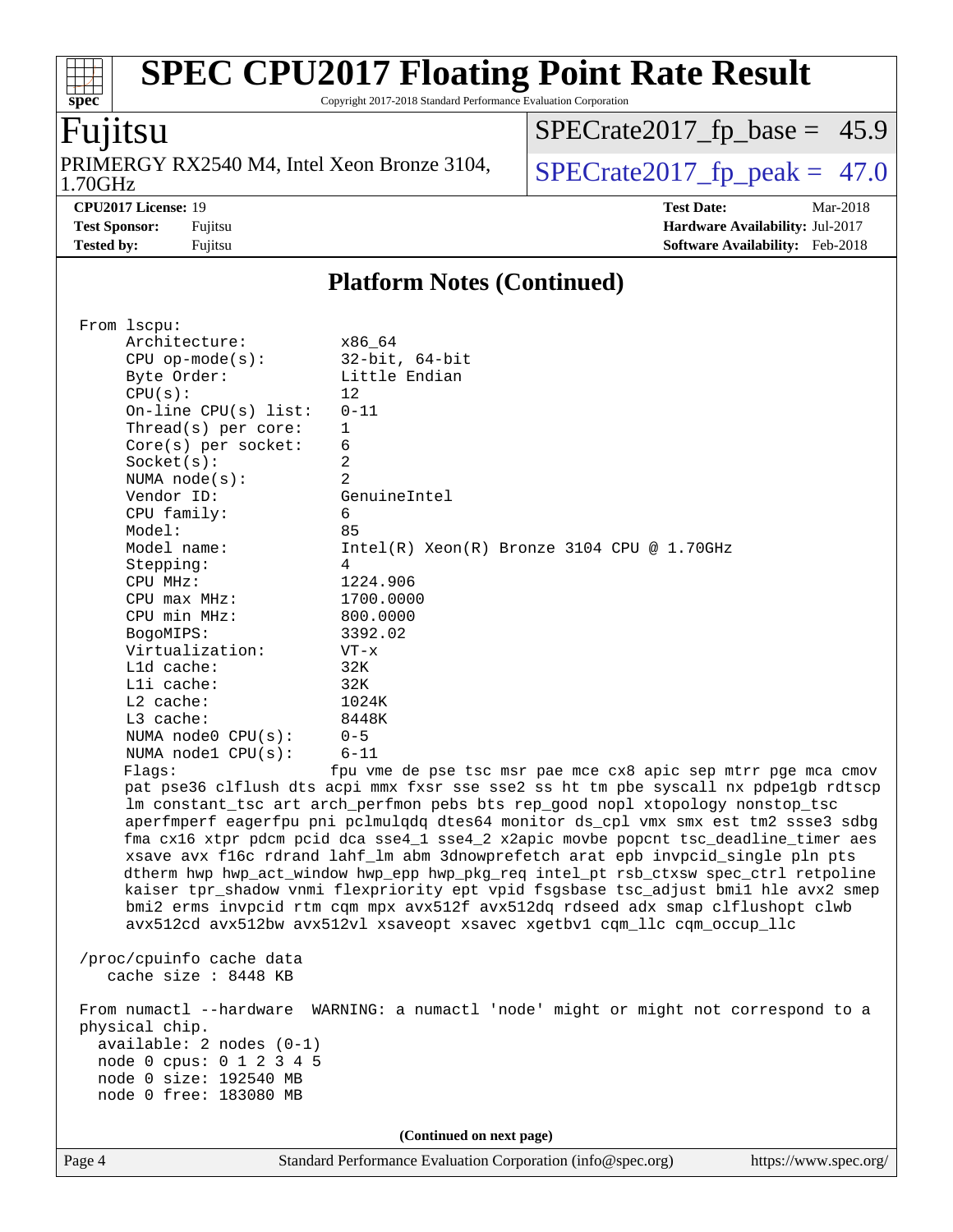Copyright 2017-2018 Standard Performance Evaluation Corporation

## Fujitsu

**[spec](http://www.spec.org/)**

1.70GHz PRIMERGY RX2540 M4, Intel Xeon Bronze 3104,  $\big|$  SPECrate 2017 fp peak = 47.0

 $SPECTate2017_fp\_base = 45.9$ 

**[CPU2017 License:](http://www.spec.org/auto/cpu2017/Docs/result-fields.html#CPU2017License)** 19 **[Test Date:](http://www.spec.org/auto/cpu2017/Docs/result-fields.html#TestDate)** Mar-2018 **[Test Sponsor:](http://www.spec.org/auto/cpu2017/Docs/result-fields.html#TestSponsor)** Fujitsu **[Hardware Availability:](http://www.spec.org/auto/cpu2017/Docs/result-fields.html#HardwareAvailability)** Jul-2017 **[Tested by:](http://www.spec.org/auto/cpu2017/Docs/result-fields.html#Testedby)** Fujitsu **[Software Availability:](http://www.spec.org/auto/cpu2017/Docs/result-fields.html#SoftwareAvailability)** Feb-2018

**[Platform Notes \(Continued\)](http://www.spec.org/auto/cpu2017/Docs/result-fields.html#PlatformNotes)** node 1 cpus: 6 7 8 9 10 11 node 1 size: 193383 MB node 1 free: 192995 MB node distances: node 0 1 0: 10 21 1: 21 10 From /proc/meminfo MemTotal: 395186180 kB HugePages\_Total: 0 Hugepagesize: 2048 kB /usr/bin/lsb\_release -d SUSE Linux Enterprise Server 12 SP2 From /etc/\*release\* /etc/\*version\* SuSE-release: SUSE Linux Enterprise Server 12 (x86\_64) VERSION = 12 PATCHLEVEL = 2 # This file is deprecated and will be removed in a future service pack or release. # Please check /etc/os-release for details about this release. os-release: NAME="SLES" VERSION="12-SP2" VERSION\_ID="12.2" PRETTY\_NAME="SUSE Linux Enterprise Server 12 SP2" ID="sles" ANSI\_COLOR="0;32" CPE\_NAME="cpe:/o:suse:sles:12:sp2" uname -a: Linux linux-RX2540M4 4.4.114-92.64-default #1 SMP Thu Feb 1 19:18:19 UTC 2018 (c6ce5db) x86\_64 x86\_64 x86\_64 GNU/Linux run-level 3 Mar 22 14:57 SPEC is set to: /home/memory/speccpu Filesystem Type Size Used Avail Use% Mounted on tmpfs tmpfs 384G 8.9G 376G 3% /home/memory Additional information from dmidecode follows. WARNING: Use caution when you interpret this section. The 'dmidecode' program reads system data which is "intended to allow hardware to be accurately determined", but the intent may not be met, as there are frequent changes to hardware, firmware, and the "DMTF SMBIOS" standard. BIOS FUJITSU // American Megatrends Inc. V5.0.0.12 R1.17.0 for D3384-A1x **(Continued on next page)**

Page 5 Standard Performance Evaluation Corporation [\(info@spec.org\)](mailto:info@spec.org) <https://www.spec.org/>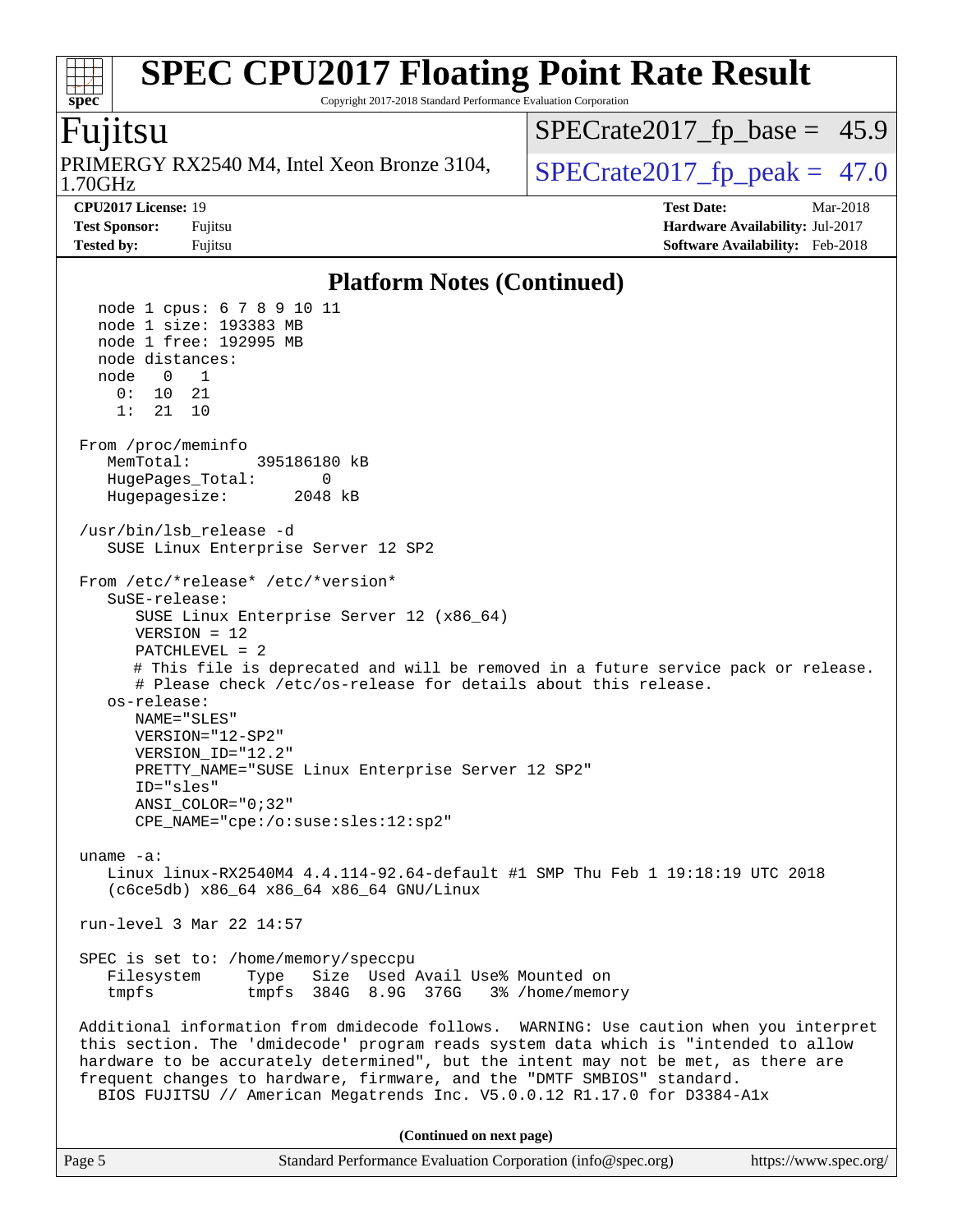Copyright 2017-2018 Standard Performance Evaluation Corporation

## Fujitsu

1.70GHz PRIMERGY RX2540 M4, Intel Xeon Bronze 3104,  $\big|$  SPECrate 2017 fp peak = 47.0

[SPECrate2017\\_fp\\_base =](http://www.spec.org/auto/cpu2017/Docs/result-fields.html#SPECrate2017fpbase) 45.9

**[CPU2017 License:](http://www.spec.org/auto/cpu2017/Docs/result-fields.html#CPU2017License)** 19 **[Test Date:](http://www.spec.org/auto/cpu2017/Docs/result-fields.html#TestDate)** Mar-2018 **[Test Sponsor:](http://www.spec.org/auto/cpu2017/Docs/result-fields.html#TestSponsor)** Fujitsu **[Hardware Availability:](http://www.spec.org/auto/cpu2017/Docs/result-fields.html#HardwareAvailability)** Jul-2017 **[Tested by:](http://www.spec.org/auto/cpu2017/Docs/result-fields.html#Testedby)** Fujitsu **Fugital Example 2018 [Software Availability:](http://www.spec.org/auto/cpu2017/Docs/result-fields.html#SoftwareAvailability)** Feb-2018

#### **[Platform Notes \(Continued\)](http://www.spec.org/auto/cpu2017/Docs/result-fields.html#PlatformNotes)**

02/08/2018

 Memory: 24x Samsung M393A2G40EB2-CTD 16 GB 2 rank 2666, configured at 2133

(End of data from sysinfo program)

#### **[Compiler Version Notes](http://www.spec.org/auto/cpu2017/Docs/result-fields.html#CompilerVersionNotes)**

| Page 6                                                  |                                                                                                                                    | Standard Performance Evaluation Corporation (info@spec.org) | https://www.spec.org/ |
|---------------------------------------------------------|------------------------------------------------------------------------------------------------------------------------------------|-------------------------------------------------------------|-----------------------|
|                                                         |                                                                                                                                    | (Continued on next page)                                    |                       |
|                                                         |                                                                                                                                    |                                                             |                       |
| icpc (ICC) 18.0.0 20170811<br>icc (ICC) 18.0.0 20170811 | Copyright (C) 1985-2017 Intel Corporation. All rights reserved.<br>Copyright (C) 1985-2017 Intel Corporation. All rights reserved. |                                                             |                       |
|                                                         | CC 511.povray_r(base) 526.blender_r(base)                                                                                          |                                                             |                       |
| icpc (ICC) 18.0.0 20170811                              | Copyright (C) 1985-2017 Intel Corporation. All rights reserved.                                                                    |                                                             |                       |
|                                                         | CXXC 508.namd_r(peak) 510.parest_r(peak)                                                                                           |                                                             |                       |
| icpc (ICC) 18.0.0 20170811                              | Copyright (C) 1985-2017 Intel Corporation. All rights reserved.                                                                    |                                                             |                       |
|                                                         | $CXXC 508.namd_r(base) 510.parest_r(base)$                                                                                         |                                                             |                       |
| icc (ICC) 18.0.0 20170811                               | Copyright (C) 1985-2017 Intel Corporation. All rights reserved.                                                                    |                                                             |                       |
| CC                                                      | $519.1bm_r(peak) 544.nab_r(peak)$                                                                                                  |                                                             |                       |
| icc (ICC) 18.0.0 20170811                               | Copyright (C) 1985-2017 Intel Corporation. All rights reserved.                                                                    |                                                             |                       |
| CC .                                                    | 519.1bm_r(base) 538.imagick_r(base, peak) 544.nab_r(base)                                                                          |                                                             |                       |

 $+\prime$ **[spec](http://www.spec.org/)**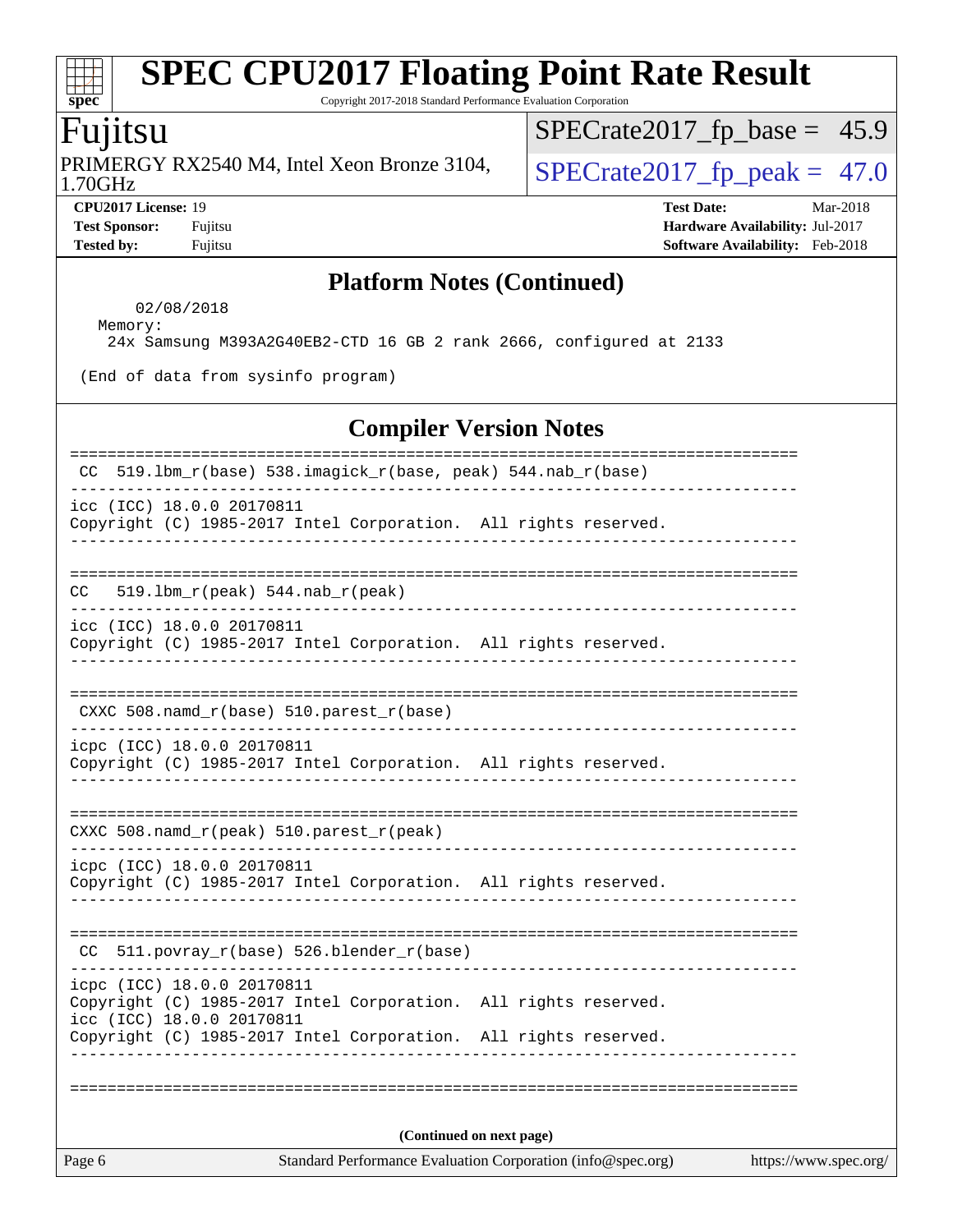Copyright 2017-2018 Standard Performance Evaluation Corporation

## Fujitsu

**[spec](http://www.spec.org/)**

 $+\!\!+\!\!$ 

1.70GHz PRIMERGY RX2540 M4, Intel Xeon Bronze 3104,  $\big|$  SPECrate 2017 fp peak = 47.0

 $SPECrate2017_fp\_base = 45.9$ 

**[CPU2017 License:](http://www.spec.org/auto/cpu2017/Docs/result-fields.html#CPU2017License)** 19 **[Test Date:](http://www.spec.org/auto/cpu2017/Docs/result-fields.html#TestDate)** Mar-2018 **[Test Sponsor:](http://www.spec.org/auto/cpu2017/Docs/result-fields.html#TestSponsor)** Fujitsu **[Hardware Availability:](http://www.spec.org/auto/cpu2017/Docs/result-fields.html#HardwareAvailability)** Jul-2017 **[Tested by:](http://www.spec.org/auto/cpu2017/Docs/result-fields.html#Testedby)** Fujitsu **Fugital Example 2018 [Software Availability:](http://www.spec.org/auto/cpu2017/Docs/result-fields.html#SoftwareAvailability)** Feb-2018

## **[Compiler Version Notes \(Continued\)](http://www.spec.org/auto/cpu2017/Docs/result-fields.html#CompilerVersionNotes)**

| Standard Performance Evaluation Corporation (info@spec.org)<br>https://www.spec.org/<br>Page 7                             |  |                      |  |  |  |
|----------------------------------------------------------------------------------------------------------------------------|--|----------------------|--|--|--|
| (Continued on next page)                                                                                                   |  |                      |  |  |  |
| 521.wrf $r(base)$ 527.cam4 $r(base)$<br>CC.                                                                                |  |                      |  |  |  |
|                                                                                                                            |  |                      |  |  |  |
| ifort (IFORT) 18.0.0 20170811<br>Copyright (C) 1985-2017 Intel Corporation. All rights reserved.                           |  |                      |  |  |  |
| 554.roms_r(peak)<br>FC                                                                                                     |  |                      |  |  |  |
| Copyright (C) 1985-2017 Intel Corporation. All rights reserved.                                                            |  |                      |  |  |  |
| -----------------------------<br>ifort (IFORT) 18.0.0 20170811                                                             |  |                      |  |  |  |
| $FC$ 503.bwaves_r(base, peak) 549.fotonik3d_r(base, peak) 554.roms_r(base)                                                 |  |                      |  |  |  |
| Copyright (C) 1985-2017 Intel Corporation. All rights reserved.                                                            |  |                      |  |  |  |
| Copyright (C) 1985-2017 Intel Corporation.<br>ifort (IFORT) 18.0.0 20170811                                                |  | All rights reserved. |  |  |  |
| icpc (ICC) 18.0.0 20170811<br>Copyright (C) 1985-2017 Intel Corporation. All rights reserved.<br>icc (ICC) 18.0.0 20170811 |  |                      |  |  |  |
| 507.cactuBSSN_r(peak)<br>FC                                                                                                |  |                      |  |  |  |
|                                                                                                                            |  |                      |  |  |  |
| ifort (IFORT) 18.0.0 20170811<br>Copyright (C) 1985-2017 Intel Corporation. All rights reserved.                           |  |                      |  |  |  |
| icc (ICC) 18.0.0 20170811<br>Copyright (C) 1985-2017 Intel Corporation.                                                    |  | All rights reserved. |  |  |  |
| icpc (ICC) 18.0.0 20170811<br>Copyright (C) 1985-2017 Intel Corporation. All rights reserved.                              |  |                      |  |  |  |
| FC 507.cactuBSSN_r(base)                                                                                                   |  |                      |  |  |  |
|                                                                                                                            |  |                      |  |  |  |
| icc (ICC) 18.0.0 20170811<br>Copyright (C) 1985-2017 Intel Corporation. All rights reserved.                               |  |                      |  |  |  |
| icpc (ICC) 18.0.0 20170811<br>Copyright (C) 1985-2017 Intel Corporation. All rights reserved.                              |  |                      |  |  |  |
| 511.povray_r(peak) 526.blender_r(peak)<br>CC                                                                               |  |                      |  |  |  |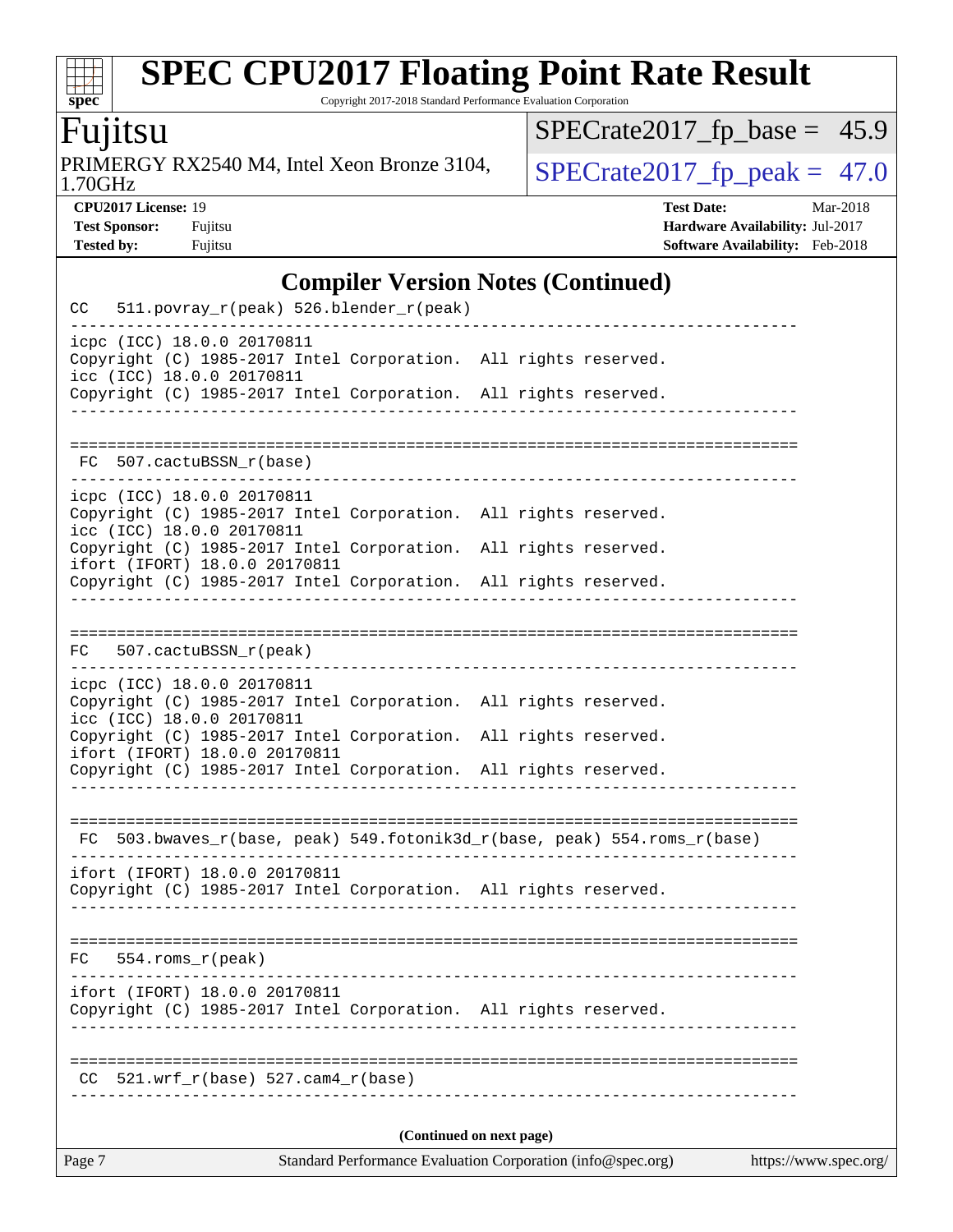Copyright 2017-2018 Standard Performance Evaluation Corporation

## Fujitsu

**[spec](http://www.spec.org/)**

1.70GHz PRIMERGY RX2540 M4, Intel Xeon Bronze 3104,  $\big|$  SPECrate 2017 fp peak = 47.0

 $SPECTate2017_fp\_base = 45.9$ 

**[CPU2017 License:](http://www.spec.org/auto/cpu2017/Docs/result-fields.html#CPU2017License)** 19 **[Test Date:](http://www.spec.org/auto/cpu2017/Docs/result-fields.html#TestDate)** Mar-2018 **[Test Sponsor:](http://www.spec.org/auto/cpu2017/Docs/result-fields.html#TestSponsor)** Fujitsu **[Hardware Availability:](http://www.spec.org/auto/cpu2017/Docs/result-fields.html#HardwareAvailability)** Jul-2017 **[Tested by:](http://www.spec.org/auto/cpu2017/Docs/result-fields.html#Testedby)** Fujitsu **Fugital Example 2018 [Software Availability:](http://www.spec.org/auto/cpu2017/Docs/result-fields.html#SoftwareAvailability)** Feb-2018

### **[Compiler Version Notes \(Continued\)](http://www.spec.org/auto/cpu2017/Docs/result-fields.html#CompilerVersionNotes)**

| ifort (IFORT) 18.0.0 20170811<br>Copyright (C) 1985-2017 Intel Corporation. All rights reserved.<br>icc (ICC) 18.0.0 20170811 |  |  |  |  |  |
|-------------------------------------------------------------------------------------------------------------------------------|--|--|--|--|--|
| Copyright (C) 1985-2017 Intel Corporation. All rights reserved.                                                               |  |  |  |  |  |
|                                                                                                                               |  |  |  |  |  |
|                                                                                                                               |  |  |  |  |  |
| $CC = 521$ .wrf $r(\text{peak}) = 527$ .cam4 $r(\text{peak})$                                                                 |  |  |  |  |  |
|                                                                                                                               |  |  |  |  |  |
| ifort (IFORT) 18.0.0 20170811<br>Copyright (C) 1985-2017 Intel Corporation. All rights reserved.<br>icc (ICC) 18.0.0 20170811 |  |  |  |  |  |
| Copyright (C) 1985-2017 Intel Corporation. All rights reserved.                                                               |  |  |  |  |  |
|                                                                                                                               |  |  |  |  |  |

## **[Base Compiler Invocation](http://www.spec.org/auto/cpu2017/Docs/result-fields.html#BaseCompilerInvocation)**

[C benchmarks](http://www.spec.org/auto/cpu2017/Docs/result-fields.html#Cbenchmarks): [icc](http://www.spec.org/cpu2017/results/res2018q2/cpu2017-20180403-04892.flags.html#user_CCbase_intel_icc_18.0_66fc1ee009f7361af1fbd72ca7dcefbb700085f36577c54f309893dd4ec40d12360134090235512931783d35fd58c0460139e722d5067c5574d8eaf2b3e37e92)

[C++ benchmarks:](http://www.spec.org/auto/cpu2017/Docs/result-fields.html#CXXbenchmarks) [icpc](http://www.spec.org/cpu2017/results/res2018q2/cpu2017-20180403-04892.flags.html#user_CXXbase_intel_icpc_18.0_c510b6838c7f56d33e37e94d029a35b4a7bccf4766a728ee175e80a419847e808290a9b78be685c44ab727ea267ec2f070ec5dc83b407c0218cded6866a35d07)

[Fortran benchmarks](http://www.spec.org/auto/cpu2017/Docs/result-fields.html#Fortranbenchmarks): [ifort](http://www.spec.org/cpu2017/results/res2018q2/cpu2017-20180403-04892.flags.html#user_FCbase_intel_ifort_18.0_8111460550e3ca792625aed983ce982f94888b8b503583aa7ba2b8303487b4d8a21a13e7191a45c5fd58ff318f48f9492884d4413fa793fd88dd292cad7027ca)

[Benchmarks using both Fortran and C](http://www.spec.org/auto/cpu2017/Docs/result-fields.html#BenchmarksusingbothFortranandC): [ifort](http://www.spec.org/cpu2017/results/res2018q2/cpu2017-20180403-04892.flags.html#user_CC_FCbase_intel_ifort_18.0_8111460550e3ca792625aed983ce982f94888b8b503583aa7ba2b8303487b4d8a21a13e7191a45c5fd58ff318f48f9492884d4413fa793fd88dd292cad7027ca) [icc](http://www.spec.org/cpu2017/results/res2018q2/cpu2017-20180403-04892.flags.html#user_CC_FCbase_intel_icc_18.0_66fc1ee009f7361af1fbd72ca7dcefbb700085f36577c54f309893dd4ec40d12360134090235512931783d35fd58c0460139e722d5067c5574d8eaf2b3e37e92)

[Benchmarks using both C and C++](http://www.spec.org/auto/cpu2017/Docs/result-fields.html#BenchmarksusingbothCandCXX): [icpc](http://www.spec.org/cpu2017/results/res2018q2/cpu2017-20180403-04892.flags.html#user_CC_CXXbase_intel_icpc_18.0_c510b6838c7f56d33e37e94d029a35b4a7bccf4766a728ee175e80a419847e808290a9b78be685c44ab727ea267ec2f070ec5dc83b407c0218cded6866a35d07) [icc](http://www.spec.org/cpu2017/results/res2018q2/cpu2017-20180403-04892.flags.html#user_CC_CXXbase_intel_icc_18.0_66fc1ee009f7361af1fbd72ca7dcefbb700085f36577c54f309893dd4ec40d12360134090235512931783d35fd58c0460139e722d5067c5574d8eaf2b3e37e92)

[Benchmarks using Fortran, C, and C++:](http://www.spec.org/auto/cpu2017/Docs/result-fields.html#BenchmarksusingFortranCandCXX) [icpc](http://www.spec.org/cpu2017/results/res2018q2/cpu2017-20180403-04892.flags.html#user_CC_CXX_FCbase_intel_icpc_18.0_c510b6838c7f56d33e37e94d029a35b4a7bccf4766a728ee175e80a419847e808290a9b78be685c44ab727ea267ec2f070ec5dc83b407c0218cded6866a35d07) [icc](http://www.spec.org/cpu2017/results/res2018q2/cpu2017-20180403-04892.flags.html#user_CC_CXX_FCbase_intel_icc_18.0_66fc1ee009f7361af1fbd72ca7dcefbb700085f36577c54f309893dd4ec40d12360134090235512931783d35fd58c0460139e722d5067c5574d8eaf2b3e37e92) [ifort](http://www.spec.org/cpu2017/results/res2018q2/cpu2017-20180403-04892.flags.html#user_CC_CXX_FCbase_intel_ifort_18.0_8111460550e3ca792625aed983ce982f94888b8b503583aa7ba2b8303487b4d8a21a13e7191a45c5fd58ff318f48f9492884d4413fa793fd88dd292cad7027ca)

## **[Base Portability Flags](http://www.spec.org/auto/cpu2017/Docs/result-fields.html#BasePortabilityFlags)**

 503.bwaves\_r: [-DSPEC\\_LP64](http://www.spec.org/cpu2017/results/res2018q2/cpu2017-20180403-04892.flags.html#suite_basePORTABILITY503_bwaves_r_DSPEC_LP64) 507.cactuBSSN\_r: [-DSPEC\\_LP64](http://www.spec.org/cpu2017/results/res2018q2/cpu2017-20180403-04892.flags.html#suite_basePORTABILITY507_cactuBSSN_r_DSPEC_LP64) 508.namd\_r: [-DSPEC\\_LP64](http://www.spec.org/cpu2017/results/res2018q2/cpu2017-20180403-04892.flags.html#suite_basePORTABILITY508_namd_r_DSPEC_LP64) 510.parest\_r: [-DSPEC\\_LP64](http://www.spec.org/cpu2017/results/res2018q2/cpu2017-20180403-04892.flags.html#suite_basePORTABILITY510_parest_r_DSPEC_LP64) 511.povray\_r: [-DSPEC\\_LP64](http://www.spec.org/cpu2017/results/res2018q2/cpu2017-20180403-04892.flags.html#suite_basePORTABILITY511_povray_r_DSPEC_LP64) 519.lbm\_r: [-DSPEC\\_LP64](http://www.spec.org/cpu2017/results/res2018q2/cpu2017-20180403-04892.flags.html#suite_basePORTABILITY519_lbm_r_DSPEC_LP64)

**(Continued on next page)**

Page 8 Standard Performance Evaluation Corporation [\(info@spec.org\)](mailto:info@spec.org) <https://www.spec.org/>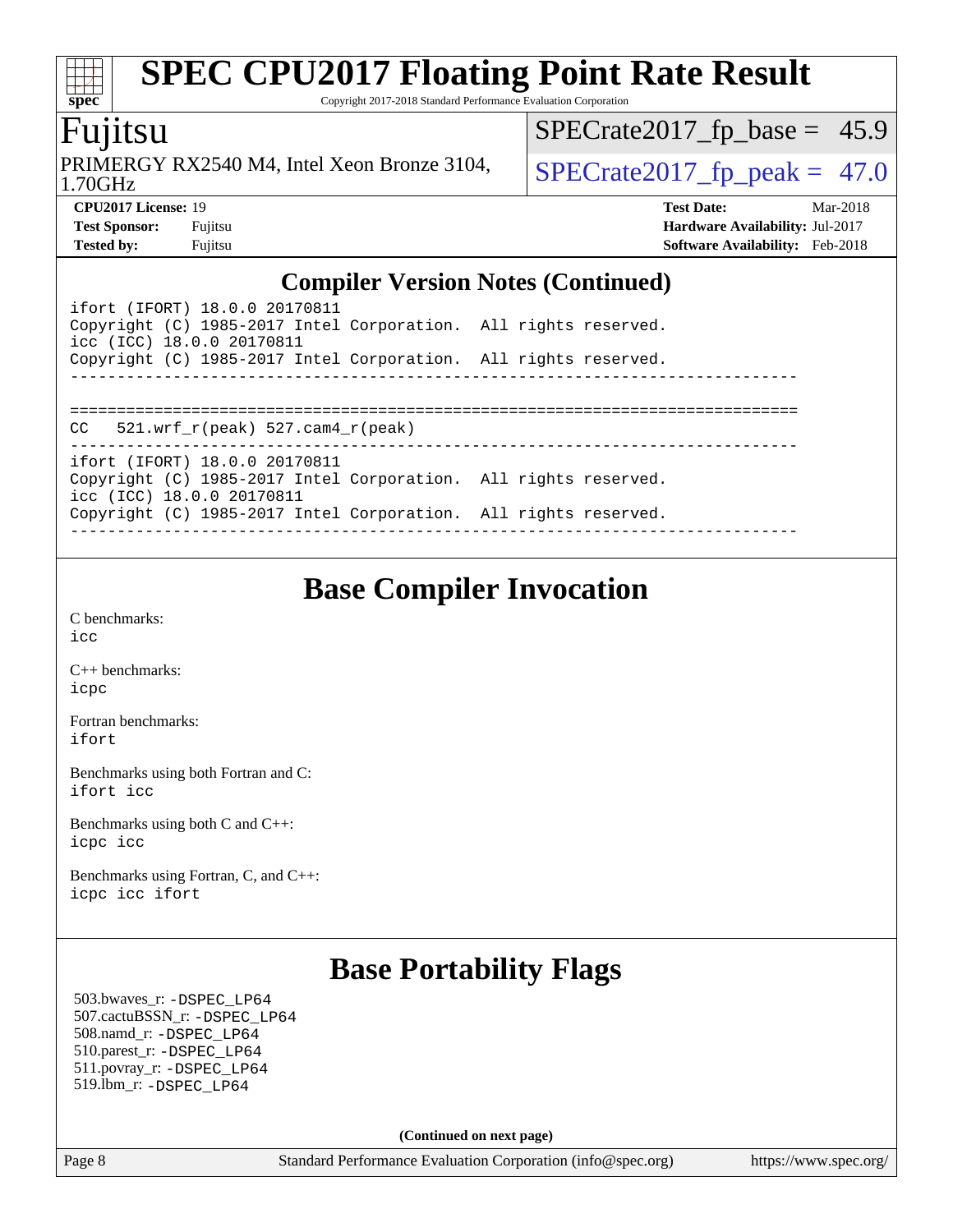# **[spec](http://www.spec.org/)**

# **[SPEC CPU2017 Floating Point Rate Result](http://www.spec.org/auto/cpu2017/Docs/result-fields.html#SPECCPU2017FloatingPointRateResult)**

Copyright 2017-2018 Standard Performance Evaluation Corporation

### Fujitsu

1.70GHz PRIMERGY RX2540 M4, Intel Xeon Bronze 3104,  $\big|$  SPECrate 2017 fp peak = 47.0

 $SPECrate2017_fp\_base = 45.9$ 

**[Tested by:](http://www.spec.org/auto/cpu2017/Docs/result-fields.html#Testedby)** Fujitsu **[Software Availability:](http://www.spec.org/auto/cpu2017/Docs/result-fields.html#SoftwareAvailability)** Feb-2018

**[CPU2017 License:](http://www.spec.org/auto/cpu2017/Docs/result-fields.html#CPU2017License)** 19 **[Test Date:](http://www.spec.org/auto/cpu2017/Docs/result-fields.html#TestDate)** Mar-2018 **[Test Sponsor:](http://www.spec.org/auto/cpu2017/Docs/result-fields.html#TestSponsor)** Fujitsu **[Hardware Availability:](http://www.spec.org/auto/cpu2017/Docs/result-fields.html#HardwareAvailability)** Jul-2017

## **[Base Portability Flags \(Continued\)](http://www.spec.org/auto/cpu2017/Docs/result-fields.html#BasePortabilityFlags)**

 521.wrf\_r: [-DSPEC\\_LP64](http://www.spec.org/cpu2017/results/res2018q2/cpu2017-20180403-04892.flags.html#suite_basePORTABILITY521_wrf_r_DSPEC_LP64) [-DSPEC\\_CASE\\_FLAG](http://www.spec.org/cpu2017/results/res2018q2/cpu2017-20180403-04892.flags.html#b521.wrf_r_baseCPORTABILITY_DSPEC_CASE_FLAG) [-convert big\\_endian](http://www.spec.org/cpu2017/results/res2018q2/cpu2017-20180403-04892.flags.html#user_baseFPORTABILITY521_wrf_r_convert_big_endian_c3194028bc08c63ac5d04de18c48ce6d347e4e562e8892b8bdbdc0214820426deb8554edfa529a3fb25a586e65a3d812c835984020483e7e73212c4d31a38223) 526.blender\_r: [-DSPEC\\_LP64](http://www.spec.org/cpu2017/results/res2018q2/cpu2017-20180403-04892.flags.html#suite_basePORTABILITY526_blender_r_DSPEC_LP64) [-DSPEC\\_LINUX](http://www.spec.org/cpu2017/results/res2018q2/cpu2017-20180403-04892.flags.html#b526.blender_r_baseCPORTABILITY_DSPEC_LINUX) [-funsigned-char](http://www.spec.org/cpu2017/results/res2018q2/cpu2017-20180403-04892.flags.html#user_baseCPORTABILITY526_blender_r_force_uchar_40c60f00ab013830e2dd6774aeded3ff59883ba5a1fc5fc14077f794d777847726e2a5858cbc7672e36e1b067e7e5c1d9a74f7176df07886a243d7cc18edfe67) 527.cam4\_r: [-DSPEC\\_LP64](http://www.spec.org/cpu2017/results/res2018q2/cpu2017-20180403-04892.flags.html#suite_basePORTABILITY527_cam4_r_DSPEC_LP64) [-DSPEC\\_CASE\\_FLAG](http://www.spec.org/cpu2017/results/res2018q2/cpu2017-20180403-04892.flags.html#b527.cam4_r_baseCPORTABILITY_DSPEC_CASE_FLAG) 538.imagick\_r: [-DSPEC\\_LP64](http://www.spec.org/cpu2017/results/res2018q2/cpu2017-20180403-04892.flags.html#suite_basePORTABILITY538_imagick_r_DSPEC_LP64) 544.nab\_r: [-DSPEC\\_LP64](http://www.spec.org/cpu2017/results/res2018q2/cpu2017-20180403-04892.flags.html#suite_basePORTABILITY544_nab_r_DSPEC_LP64) 549.fotonik3d\_r: [-DSPEC\\_LP64](http://www.spec.org/cpu2017/results/res2018q2/cpu2017-20180403-04892.flags.html#suite_basePORTABILITY549_fotonik3d_r_DSPEC_LP64) 554.roms\_r: [-DSPEC\\_LP64](http://www.spec.org/cpu2017/results/res2018q2/cpu2017-20180403-04892.flags.html#suite_basePORTABILITY554_roms_r_DSPEC_LP64)

## **[Base Optimization Flags](http://www.spec.org/auto/cpu2017/Docs/result-fields.html#BaseOptimizationFlags)**

#### [C benchmarks](http://www.spec.org/auto/cpu2017/Docs/result-fields.html#Cbenchmarks):

```
-xCORE-AVX2 -ipo -O3 -no-prec-div -qopt-prefetch -ffinite-math-only
-qopt-mem-layout-trans=3
C++ benchmarks: 
-xCORE-AVX2 -ipo -O3 -no-prec-div -qopt-prefetch -ffinite-math-only
-qopt-mem-layout-trans=3
Fortran benchmarks: 
-xCORE-AVX2 -ipo -O3 -no-prec-div -qopt-prefetch -ffinite-math-only
-qopt-mem-layout-trans=3 -nostandard-realloc-lhs -align array32byte
Benchmarks using both Fortran and C: 
-xCORE-AVX2 -ipo -O3 -no-prec-div -qopt-prefetch -ffinite-math-only
-qopt-mem-layout-trans=3 -nostandard-realloc-lhs -align array32byte
Benchmarks using both C and C++: 
-xCORE-AVX2 -ipo -O3 -no-prec-div -qopt-prefetch -ffinite-math-only
-qopt-mem-layout-trans=3
Benchmarks using Fortran, C, and C++: 
-xCORE-AVX2 -ipo -O3 -no-prec-div -qopt-prefetch -ffinite-math-only
-qopt-mem-layout-trans=3 -nostandard-realloc-lhs -align array32byte
```
## **[Base Other Flags](http://www.spec.org/auto/cpu2017/Docs/result-fields.html#BaseOtherFlags)**

[C benchmarks](http://www.spec.org/auto/cpu2017/Docs/result-fields.html#Cbenchmarks):  $-m64 - std = c11$  $-m64 - std = c11$ 

[C++ benchmarks:](http://www.spec.org/auto/cpu2017/Docs/result-fields.html#CXXbenchmarks) [-m64](http://www.spec.org/cpu2017/results/res2018q2/cpu2017-20180403-04892.flags.html#user_CXXbase_intel_intel64_18.0_af43caccfc8ded86e7699f2159af6efc7655f51387b94da716254467f3c01020a5059329e2569e4053f409e7c9202a7efc638f7a6d1ffb3f52dea4a3e31d82ab)

**(Continued on next page)**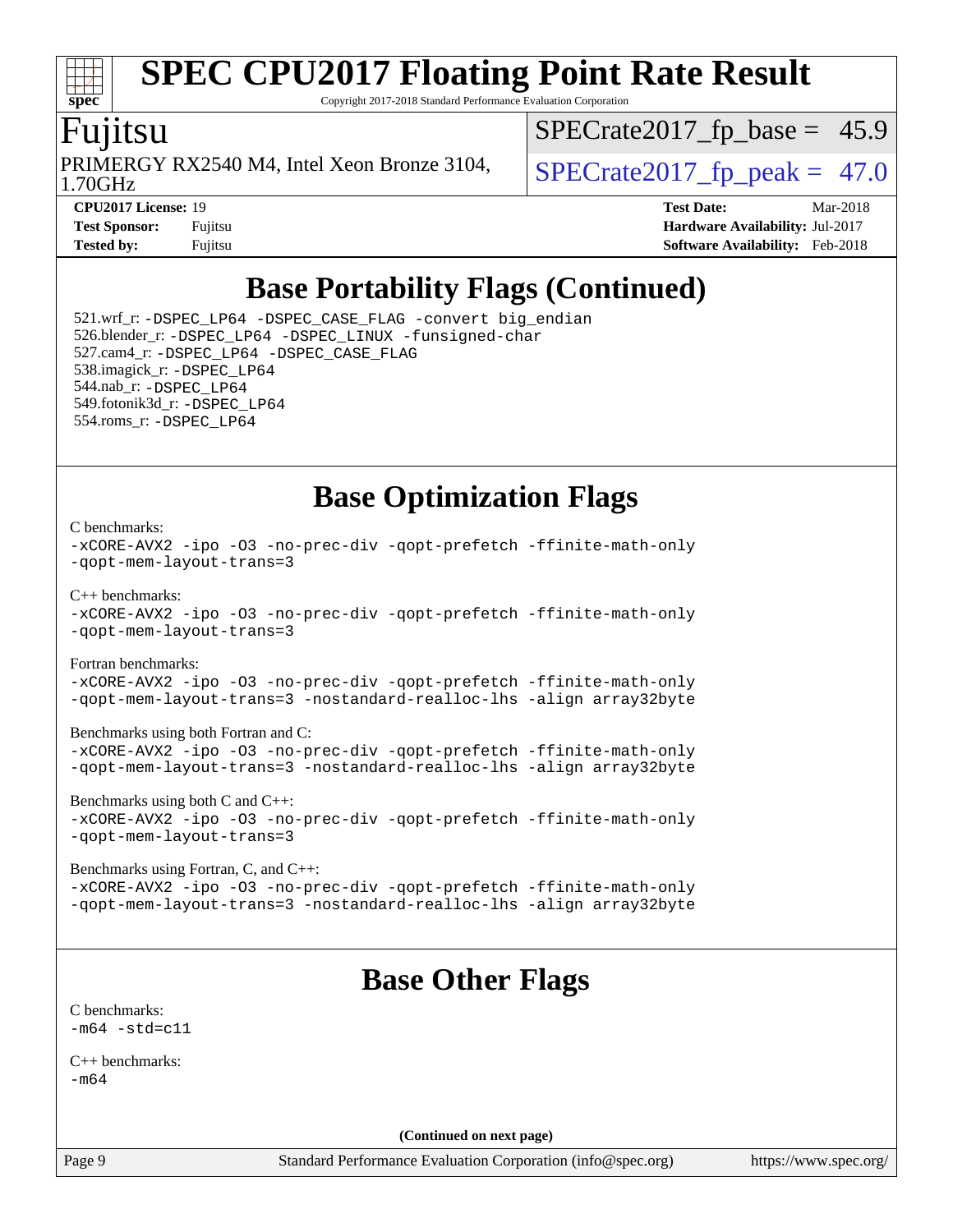Copyright 2017-2018 Standard Performance Evaluation Corporation

## Fujitsu

**[spec](http://www.spec.org/)**

ti li

1.70GHz PRIMERGY RX2540 M4, Intel Xeon Bronze 3104,  $\big|$  SPECrate 2017 fp peak = 47.0

 $SPECTate2017_fp\_base = 45.9$ 

**[CPU2017 License:](http://www.spec.org/auto/cpu2017/Docs/result-fields.html#CPU2017License)** 19 **[Test Date:](http://www.spec.org/auto/cpu2017/Docs/result-fields.html#TestDate)** Mar-2018 **[Test Sponsor:](http://www.spec.org/auto/cpu2017/Docs/result-fields.html#TestSponsor)** Fujitsu **[Hardware Availability:](http://www.spec.org/auto/cpu2017/Docs/result-fields.html#HardwareAvailability)** Jul-2017 **[Tested by:](http://www.spec.org/auto/cpu2017/Docs/result-fields.html#Testedby)** Fujitsu **Fugital Example 2018 [Software Availability:](http://www.spec.org/auto/cpu2017/Docs/result-fields.html#SoftwareAvailability)** Feb-2018

## **[Base Other Flags \(Continued\)](http://www.spec.org/auto/cpu2017/Docs/result-fields.html#BaseOtherFlags)**

[Fortran benchmarks](http://www.spec.org/auto/cpu2017/Docs/result-fields.html#Fortranbenchmarks):

[-m64](http://www.spec.org/cpu2017/results/res2018q2/cpu2017-20180403-04892.flags.html#user_FCbase_intel_intel64_18.0_af43caccfc8ded86e7699f2159af6efc7655f51387b94da716254467f3c01020a5059329e2569e4053f409e7c9202a7efc638f7a6d1ffb3f52dea4a3e31d82ab)

[Benchmarks using both Fortran and C](http://www.spec.org/auto/cpu2017/Docs/result-fields.html#BenchmarksusingbothFortranandC):  $-m64 - std= c11$  $-m64 - std= c11$ 

[Benchmarks using both C and C++](http://www.spec.org/auto/cpu2017/Docs/result-fields.html#BenchmarksusingbothCandCXX):  $-m64$   $-std=cl1$ 

[Benchmarks using Fortran, C, and C++:](http://www.spec.org/auto/cpu2017/Docs/result-fields.html#BenchmarksusingFortranCandCXX)  $-m64$   $-std=cl1$ 

## **[Peak Compiler Invocation](http://www.spec.org/auto/cpu2017/Docs/result-fields.html#PeakCompilerInvocation)**

[C benchmarks](http://www.spec.org/auto/cpu2017/Docs/result-fields.html#Cbenchmarks): [icc](http://www.spec.org/cpu2017/results/res2018q2/cpu2017-20180403-04892.flags.html#user_CCpeak_intel_icc_18.0_66fc1ee009f7361af1fbd72ca7dcefbb700085f36577c54f309893dd4ec40d12360134090235512931783d35fd58c0460139e722d5067c5574d8eaf2b3e37e92)

[C++ benchmarks:](http://www.spec.org/auto/cpu2017/Docs/result-fields.html#CXXbenchmarks) [icpc](http://www.spec.org/cpu2017/results/res2018q2/cpu2017-20180403-04892.flags.html#user_CXXpeak_intel_icpc_18.0_c510b6838c7f56d33e37e94d029a35b4a7bccf4766a728ee175e80a419847e808290a9b78be685c44ab727ea267ec2f070ec5dc83b407c0218cded6866a35d07)

[Fortran benchmarks](http://www.spec.org/auto/cpu2017/Docs/result-fields.html#Fortranbenchmarks): [ifort](http://www.spec.org/cpu2017/results/res2018q2/cpu2017-20180403-04892.flags.html#user_FCpeak_intel_ifort_18.0_8111460550e3ca792625aed983ce982f94888b8b503583aa7ba2b8303487b4d8a21a13e7191a45c5fd58ff318f48f9492884d4413fa793fd88dd292cad7027ca)

[Benchmarks using both Fortran and C](http://www.spec.org/auto/cpu2017/Docs/result-fields.html#BenchmarksusingbothFortranandC): [ifort](http://www.spec.org/cpu2017/results/res2018q2/cpu2017-20180403-04892.flags.html#user_CC_FCpeak_intel_ifort_18.0_8111460550e3ca792625aed983ce982f94888b8b503583aa7ba2b8303487b4d8a21a13e7191a45c5fd58ff318f48f9492884d4413fa793fd88dd292cad7027ca) [icc](http://www.spec.org/cpu2017/results/res2018q2/cpu2017-20180403-04892.flags.html#user_CC_FCpeak_intel_icc_18.0_66fc1ee009f7361af1fbd72ca7dcefbb700085f36577c54f309893dd4ec40d12360134090235512931783d35fd58c0460139e722d5067c5574d8eaf2b3e37e92)

[Benchmarks using both C and C++](http://www.spec.org/auto/cpu2017/Docs/result-fields.html#BenchmarksusingbothCandCXX): [icpc](http://www.spec.org/cpu2017/results/res2018q2/cpu2017-20180403-04892.flags.html#user_CC_CXXpeak_intel_icpc_18.0_c510b6838c7f56d33e37e94d029a35b4a7bccf4766a728ee175e80a419847e808290a9b78be685c44ab727ea267ec2f070ec5dc83b407c0218cded6866a35d07) [icc](http://www.spec.org/cpu2017/results/res2018q2/cpu2017-20180403-04892.flags.html#user_CC_CXXpeak_intel_icc_18.0_66fc1ee009f7361af1fbd72ca7dcefbb700085f36577c54f309893dd4ec40d12360134090235512931783d35fd58c0460139e722d5067c5574d8eaf2b3e37e92)

[Benchmarks using Fortran, C, and C++:](http://www.spec.org/auto/cpu2017/Docs/result-fields.html#BenchmarksusingFortranCandCXX) [icpc](http://www.spec.org/cpu2017/results/res2018q2/cpu2017-20180403-04892.flags.html#user_CC_CXX_FCpeak_intel_icpc_18.0_c510b6838c7f56d33e37e94d029a35b4a7bccf4766a728ee175e80a419847e808290a9b78be685c44ab727ea267ec2f070ec5dc83b407c0218cded6866a35d07) [icc](http://www.spec.org/cpu2017/results/res2018q2/cpu2017-20180403-04892.flags.html#user_CC_CXX_FCpeak_intel_icc_18.0_66fc1ee009f7361af1fbd72ca7dcefbb700085f36577c54f309893dd4ec40d12360134090235512931783d35fd58c0460139e722d5067c5574d8eaf2b3e37e92) [ifort](http://www.spec.org/cpu2017/results/res2018q2/cpu2017-20180403-04892.flags.html#user_CC_CXX_FCpeak_intel_ifort_18.0_8111460550e3ca792625aed983ce982f94888b8b503583aa7ba2b8303487b4d8a21a13e7191a45c5fd58ff318f48f9492884d4413fa793fd88dd292cad7027ca)

## **[Peak Portability Flags](http://www.spec.org/auto/cpu2017/Docs/result-fields.html#PeakPortabilityFlags)**

Same as Base Portability Flags

## **[Peak Optimization Flags](http://www.spec.org/auto/cpu2017/Docs/result-fields.html#PeakOptimizationFlags)**

[C benchmarks:](http://www.spec.org/auto/cpu2017/Docs/result-fields.html#Cbenchmarks)

**(Continued on next page)**

Page 10 Standard Performance Evaluation Corporation [\(info@spec.org\)](mailto:info@spec.org) <https://www.spec.org/>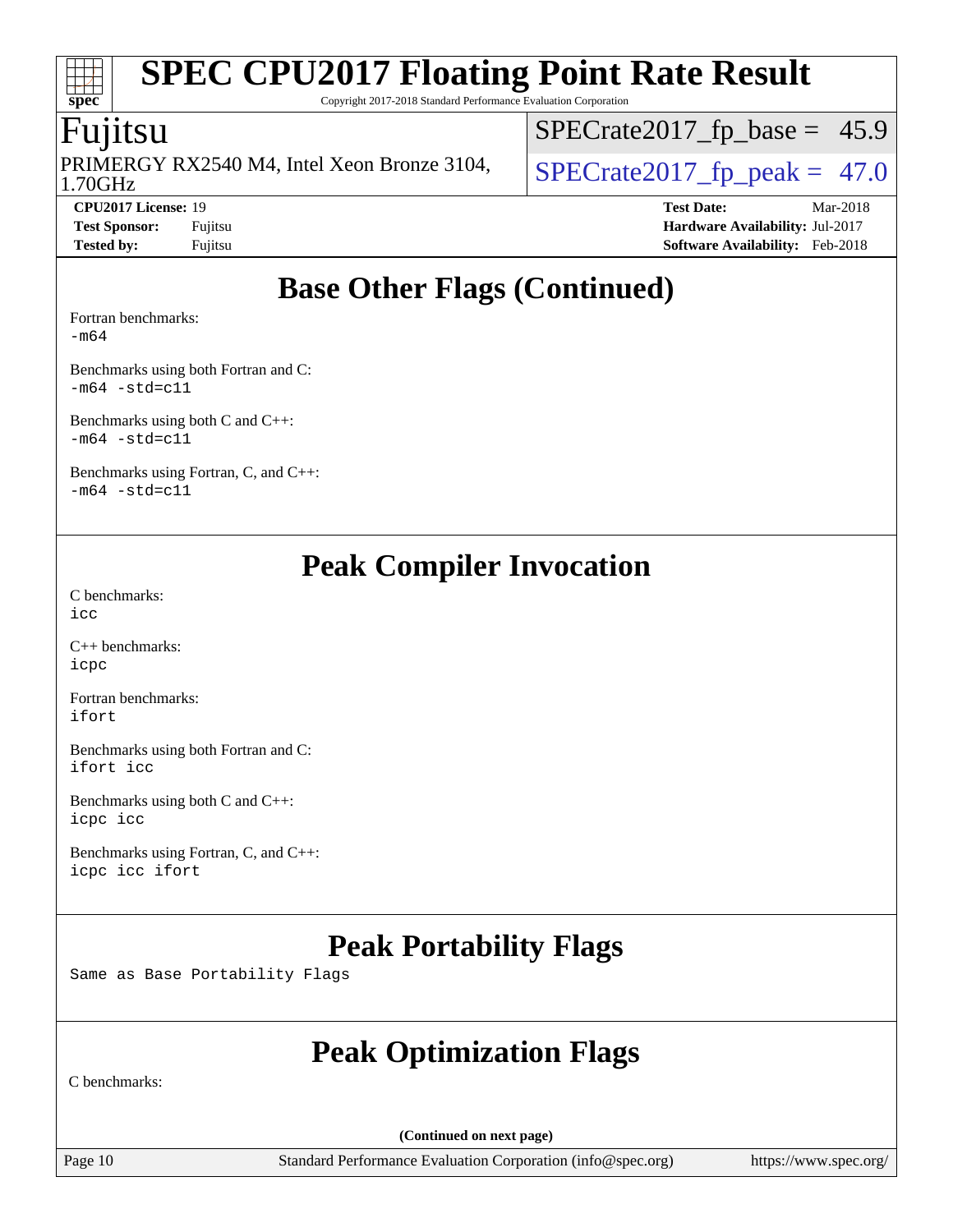#### $\pm t$ **[spec](http://www.spec.org/)**

# **[SPEC CPU2017 Floating Point Rate Result](http://www.spec.org/auto/cpu2017/Docs/result-fields.html#SPECCPU2017FloatingPointRateResult)**

Copyright 2017-2018 Standard Performance Evaluation Corporation

## `untsu

1.70GHz PRIMERGY RX2540 M4, Intel Xeon Bronze 3104,  $\big|$  SPECrate 2017 fp peak = 47.0

 $SPECrate2017_fp\_base = 45.9$ 

**[CPU2017 License:](http://www.spec.org/auto/cpu2017/Docs/result-fields.html#CPU2017License)** 19 **[Test Date:](http://www.spec.org/auto/cpu2017/Docs/result-fields.html#TestDate)** Mar-2018 **[Test Sponsor:](http://www.spec.org/auto/cpu2017/Docs/result-fields.html#TestSponsor)** Fujitsu **[Hardware Availability:](http://www.spec.org/auto/cpu2017/Docs/result-fields.html#HardwareAvailability)** Jul-2017 **[Tested by:](http://www.spec.org/auto/cpu2017/Docs/result-fields.html#Testedby)** Fujitsu **[Software Availability:](http://www.spec.org/auto/cpu2017/Docs/result-fields.html#SoftwareAvailability)** Feb-2018

## **[Peak Optimization Flags \(Continued\)](http://www.spec.org/auto/cpu2017/Docs/result-fields.html#PeakOptimizationFlags)**

```
 519.lbm_r: -prof-gen(pass 1) -prof-use(pass 2) -ipo -xCORE-AVX2 -O3
-no-prec-div -qopt-prefetch -ffinite-math-only
-qopt-mem-layout-trans=3
 538.imagick_r: -xCORE-AVX2 -ipo -O3 -no-prec-div -qopt-prefetch
-ffinite-math-only -qopt-mem-layout-trans=3
 544.nab_r: Same as 519.lbm_r
C++ benchmarks: 
-prof-gen(pass 1) -prof-use(pass 2) -ipo -xCORE-AVX2 -O3
-no-prec-div -qopt-prefetch -ffinite-math-only
-qopt-mem-layout-trans=3
Fortran benchmarks: 
 503.bwaves_r: -xCORE-AVX2 -ipo -O3 -no-prec-div -qopt-prefetch
-ffinite-math-only -qopt-mem-layout-trans=3
-nostandard-realloc-lhs -align array32byte
 549.fotonik3d_r: Same as 503.bwaves_r
 554.roms_r: -prof-gen(pass 1) -prof-use(pass 2) -ipo -xCORE-AVX2 -O3
-no-prec-div -qopt-prefetch -ffinite-math-only
-qopt-mem-layout-trans=3 -nostandard-realloc-lhs
-align array32byte
Benchmarks using both Fortran and C: 
 521.wrf_r: -prof-gen(pass 1) -prof-use(pass 2) -ipo -xCORE-AVX2 -O3
-no-prec-div -qopt-prefetch -ffinite-math-only
-qopt-mem-layout-trans=3 -nostandard-realloc-lhs
-align array32byte
 527.cam4_r: basepeak = yes
Benchmarks using both C and C++: 
 511.povray_r: -prof-gen(pass 1) -prof-use(pass 2) -ipo -xCORE-AVX2 -O3
-no-prec-div -qopt-prefetch -ffinite-math-only
-qopt-mem-layout-trans=3
 526.blender_r: basepeak = yes
Benchmarks using Fortran, C, and C++: 
                                       (Continued on next page)
```